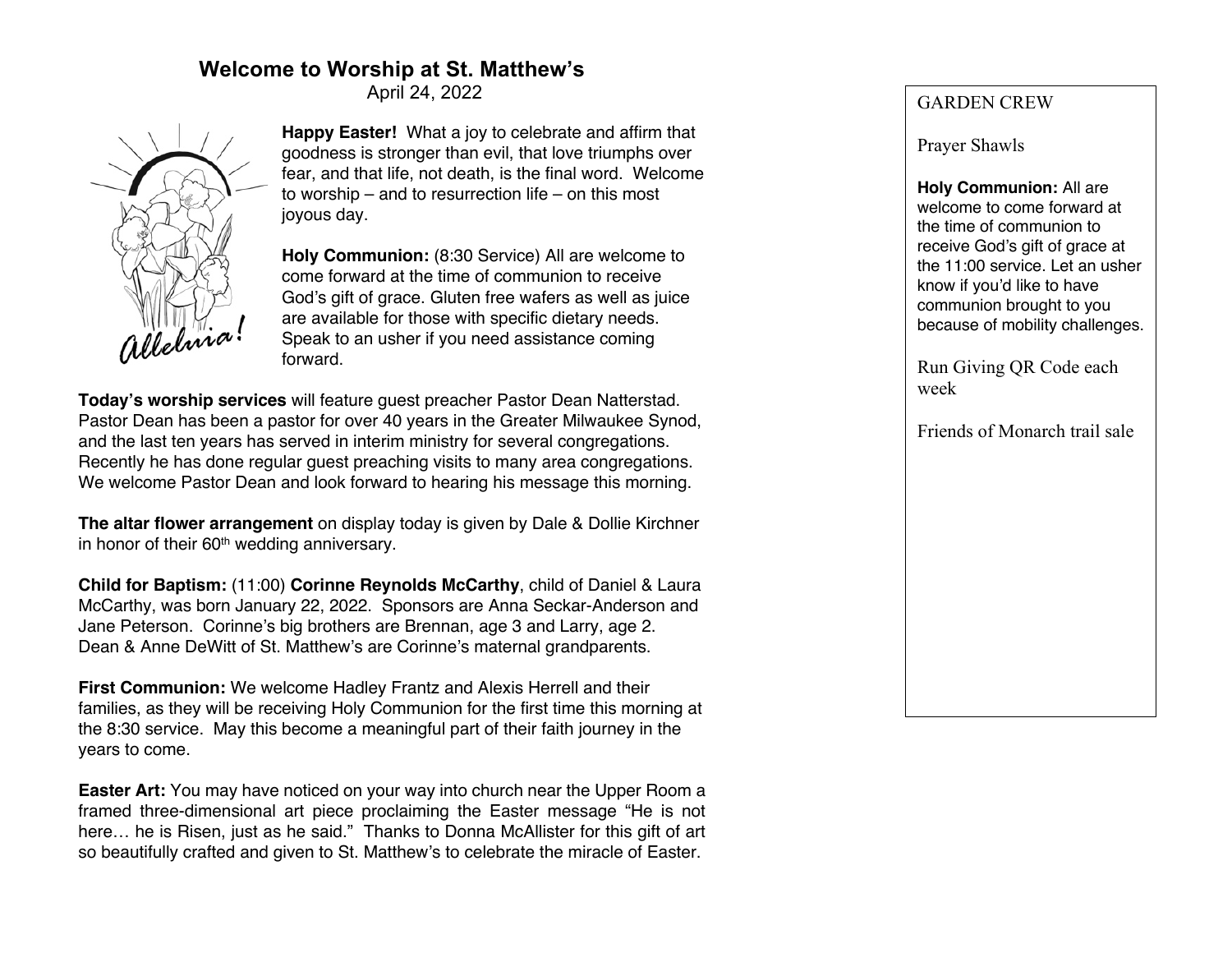## **Bulletin Announcement Insert – April 24, 2022**

**Blood Drive at St. Matthew's TOMORROW!** The first blood drive at St. Matthew's in 2 years will be Monday, April 25, from 2:00- 6:00 pm. There is a paper sign-up form in the Commons, or you can also sign up at this link:



### **bit.ly/stmattstosa0425**

Please consider signing up to give the Gift of Life through blood donation. Donors will be eligible to receive four free tickets to Mount Olympus waterpark in Wisconsin Dells.

## **Next Sunday's Adult Education:** (9:45-10:45am)

## **April 24 Partners in Hope: Community Warehouse**

Partners in Hope is a faith-based prisoner re-entry program, run by Community Warehouse which helps formerly incarcerated prisoners become productive citizens. They provide mentoring, job search assistance, resume work, vocational workshops and many more services. Thank you to Conor Williams, St. Matthew's member, for bringing this group to our Sunday morning adult forum.

**New Collection at St. Matthew's!** We are collecting items for Lutheran Social Services Refugee Resettlement program. Here is the list of needs items. Bring anything from this list and leave it at the collection area outside the church office, or upstairs in the Commons. **Toiletries Kit**

> Toilet paper Shampoo and Soap for tub or shower (new, unopened, full size) Soap for handwashing (new, unopened, full size) 1 toothbrush per person & tube of toothpaste (new, unopened, full size) (4-8) Personal hygiene items (such as deodorant, feminine hygiene products, and razors) (new, unopened) Hair brush, comb (new)

## **Annual Mother's Day Diaper Collection is Happening Now!** *Bring Diapers to St. Matt's through Mother's Day, May 8th*

Diapers of all sizes, unscented diaper wipes, and diaper rash creams are needed by our central city partners. They will be shared with Cross Lutheran, which will distribute them through the food pantry, and Reformation Lutheran, which will distribute them at their their upcoming Baby Fest, which offers safe sleep info and provides support to young parents. The cost of diapers is prohibitive to many families. About a third of US families struggle to afford diapers for their children, and diapers are not covered by low income assistance programs like SNAP and WIC. Please leave donations in the collection area under the coat rack across from the office. Thanks so much for your generosity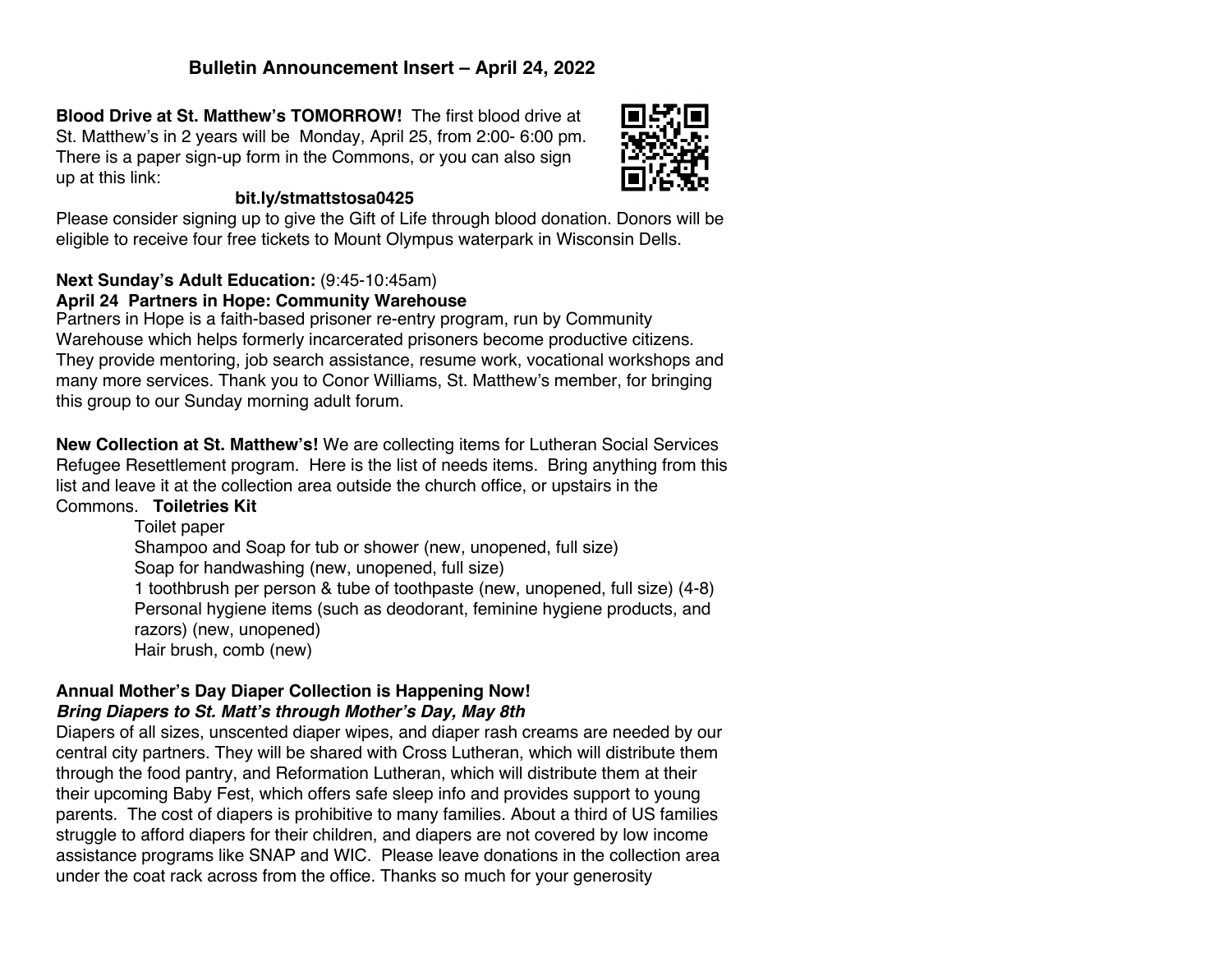#### **First Fridays Book Discussion Group**

We are back to meeting in person at church! Discussion begin at 7 p.m. in the Upper Room. All are welcome.

**May 6, 2022 Hollywood Park: A Memoir** by Mikel Jollett (384 pages) **June 3, 2022 Ordinary Grace: A Novel** by William Kent Krueger (336 pages)

#### **MT. MERU COFFEE**

Our Mt. Meru Spring Blend 22 in regular drip grind or bean is now available. This blend includes subtle natural flavors of dark chocolate, citrus, and coffee blossom blended with premium Peaberry and is only \$15 for 12 oz. We also have our regular and decaf coffee, Peaberry coffee and a selection of flavored coffees. Stop by today.

Mt. Meru coffee, improving the standard of living in the Meru region of Tanzania for over twenty three years.

### **Looking Ahead to Adult Education on Sunday May 1st:**

#### **Forgotten, Misrepresented, and Marginalized Figures of Early Christianity (Part Three): More on Mary Magdalene**- **Led by Dan Bice**

**Mary Magdalene** may be one of the best-known figures in the New Testament, but she is widely misunderstood. With time, her story has grown and grown. How is Mary Magdalene emerging as a central figure in some Christian circles today? What might our Christianity look like now if she hadn't been written out of the story? We will take a look into the Gospel of Mary and other non-canonical sources to dip deeper into the story. Future topics in this intermittent series: James, the brother of Jesus; and Mary, the mother of Jesus.

**Nursery Care is available this morning:** Emily Chiesa is on staff in the nursery for parents who wish to attend worship or adult education while their little ones are safe in the nursery. As with all our gatherings, careful thought and expert advice has gone into new nursery protocols, which are posted at the nursery entrance, or you can read the details here: https://bit.ly/3qQjUk6-Nursery

Nursery hours begin at 8:15 and continue through the 11:00 service. Thanks to Emily Chiesa for providing a warm consistent caregiver to this ministry. Please know that children are welcome in worship; the nursery is an option for parents who wish to use it.

### **VOLUNTEERS WANTED: Voting Member to Synod Assembly, May 20 (5pm) -May 21**

**(4pm); in person or online** Each year, the Greater Milwaukee Synod holds an assembly to hear reports, adopt an annual budget, hold elections, and vote on resolutions. The synod is composed of over 120 ELCA congregations who send voting members and their pastors to participate. St. Matthew's is eligible to send 5 voting members. The assembly will be held at the Italian Community Center (and online). This year, a Bishop election will occur. For more information about the Assembly go to: https://milwaukeesynod.org/event/2022-synodassembly/ If you are interested in serving as a voting member, please contact Al Van Lith, Financial Administrator, al@stmattslutheran.org or 414-774-0441.